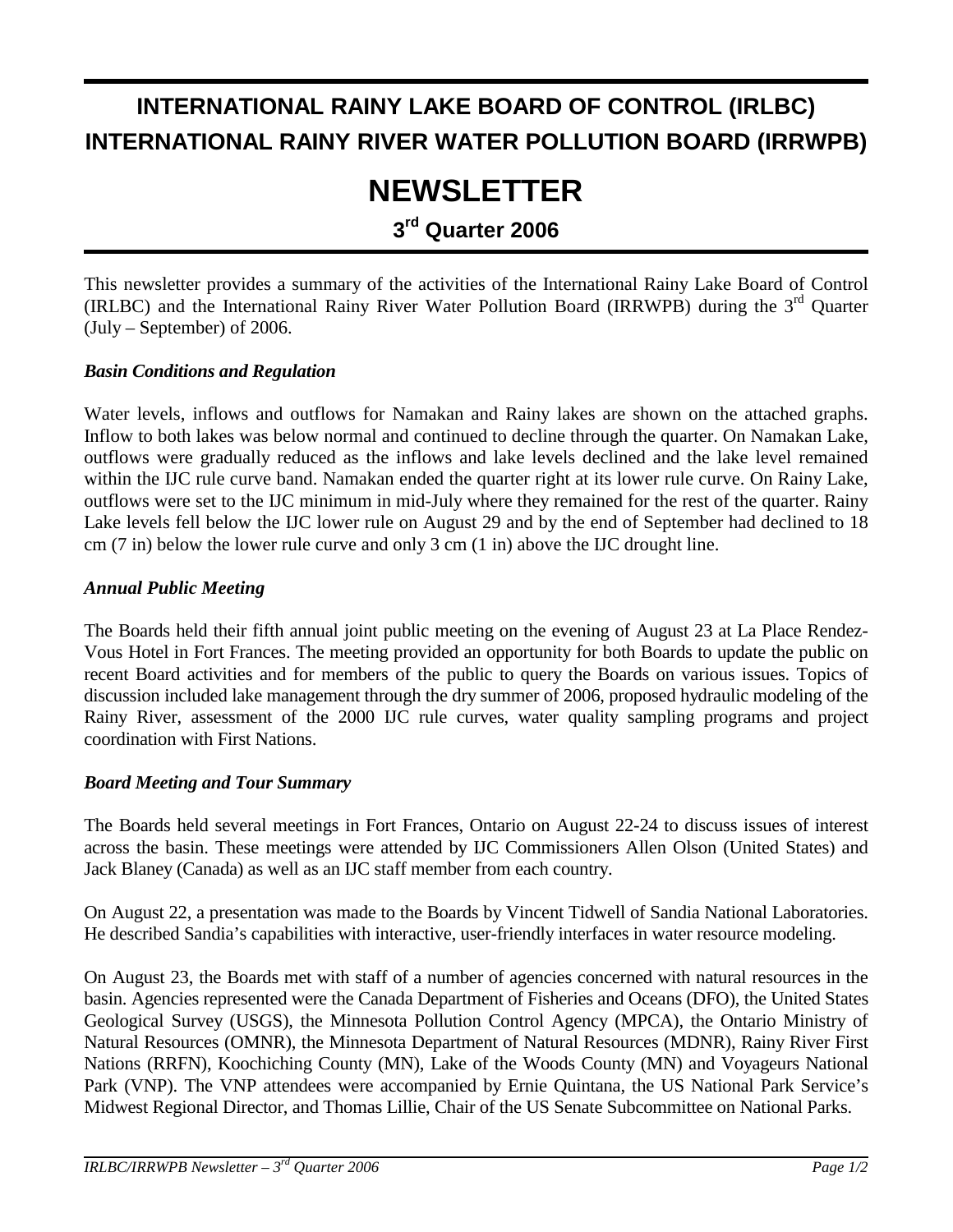At this meeting, Larry Kallemeyn of the USGS and Linda Wall of the OMNR, co-chairs of the resource agencies' Rule Curve Monitoring Committee, highlighted their concerns about funding to continue Rainy and Namakan monitoring and about the lack of Rainy River monitoring. The lack of any socio-economic study for the future assessment of the rule curves was also noted. The Boards agreed to work with the Committee on these concerns and to advise the IJC. Other issues discussed included hydropower peaking, Rainy River and tributary sediment loading, Rainy River cross-section surveys and the Pine Island and Minntac mines discharge permits.

Also on August 23, the Boards held a separate meeting with Abibiti-Consolidated and Boise Cascade, the companies who own the Namakan and Rainy Lake dams. Company representatives provided a review of operations at the dams over the past year. The Companies and the Boards also engaged in a dialogue over hydropower peaking, especially as it relates to the spring fish spawn. The Boards and the Companies agreed to set up an informal committee to review peaking operations during the spring spawn. (Hydropower peaking on the Rainy River has been discussed in recent issues of the Boards' newsletters.)

On August 24, Jeff Udd, an engineer with the Minnesota Pollution Control Agency, updated the Board on the discharge permitting process for a proposed peat harvesting in the Pine Island Bog in Koochiching County, MN and for a tailings discharge proposal for a U.S. Steel (Minntac) facility near Mountain Iron, MN. Later in the day, several Board members toured the proposed Pine Island site.

In addition to the August meetings, the Boards held three joint conference calls during the quarter. Topics discussed included preparations for the August meetings in Fort Frances, hydropower peaking, possible study funding by the IJC under their watersheds initiative, the Pine Island and Minntac permit applications, rule curve monitoring, water level conditions and preparations for a Boards appearance before the IJC at their semi-annual meeting in Ottawa in October.

#### *Rainy River Modeling*

In the second Quarter 2006 newsletter, the Boards reported on survey work that had been conducted on the Rainy River in May. During the third quarter, the Boards, and the U.S Army Corps of Engineers, working on their behalf, prepared a study proposal for conducting riverbank surveys along the Rainy River to tie into the channel surveys done in May, as well as to develop a computer hydraulic model of the river from International Falls – Fort Frances to Lake of the Woods. The proposal was accepted by the U.S. Section of the IJC for funding during fiscal year 2006-2007 under the IJC's Watersheds Initiative.

*Questions or comments? Contact the Boards' Secretary:* 

*Kari Layman USACE - St. Paul District 190 Fifth Street East St. Paul, Minnesota 55101 - 1638 Phone: 651 290-5424 Fax: 651 290-5841 Email: Kari.L.Layman@usace.army.mil*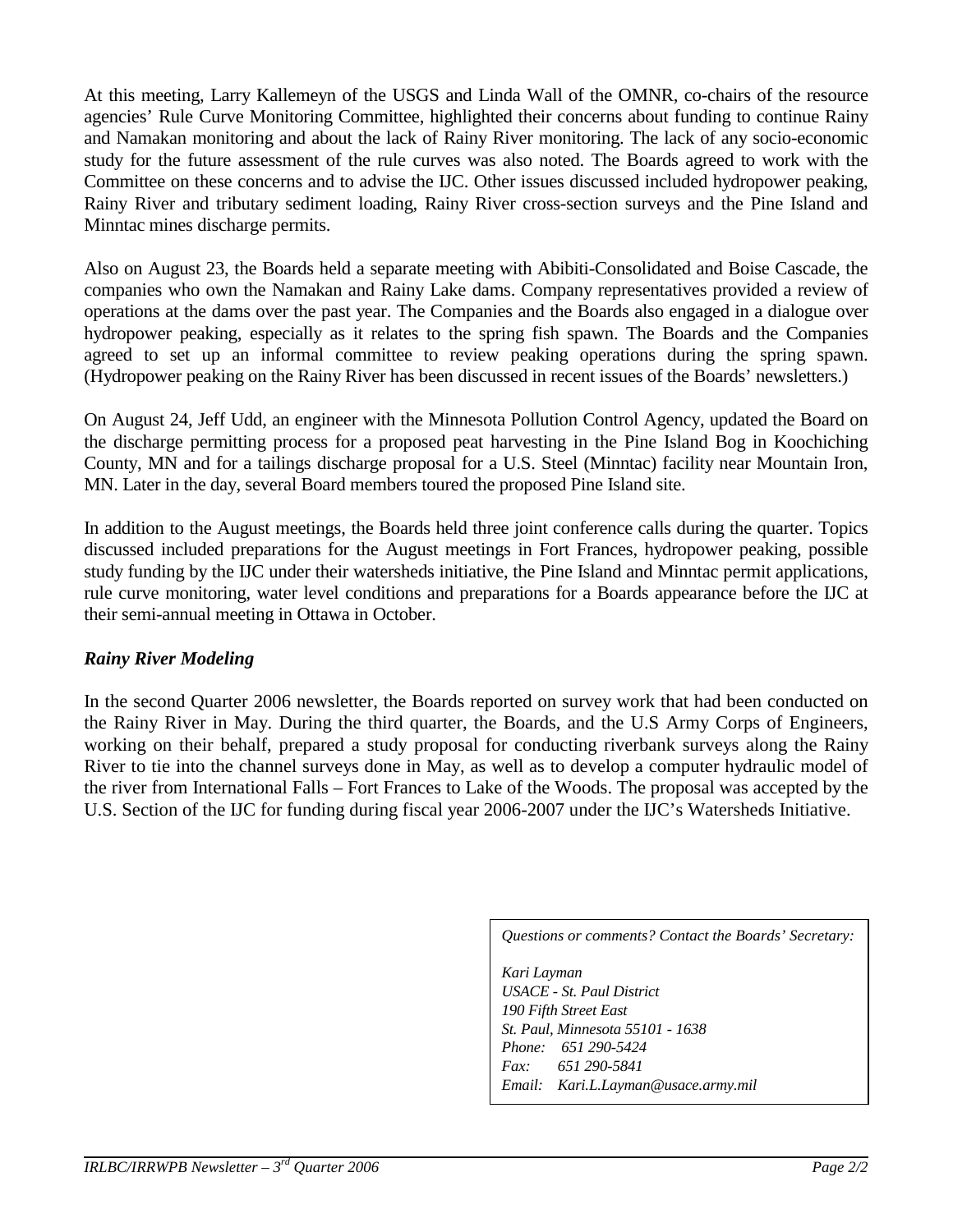

### NAMAKAN LAKE